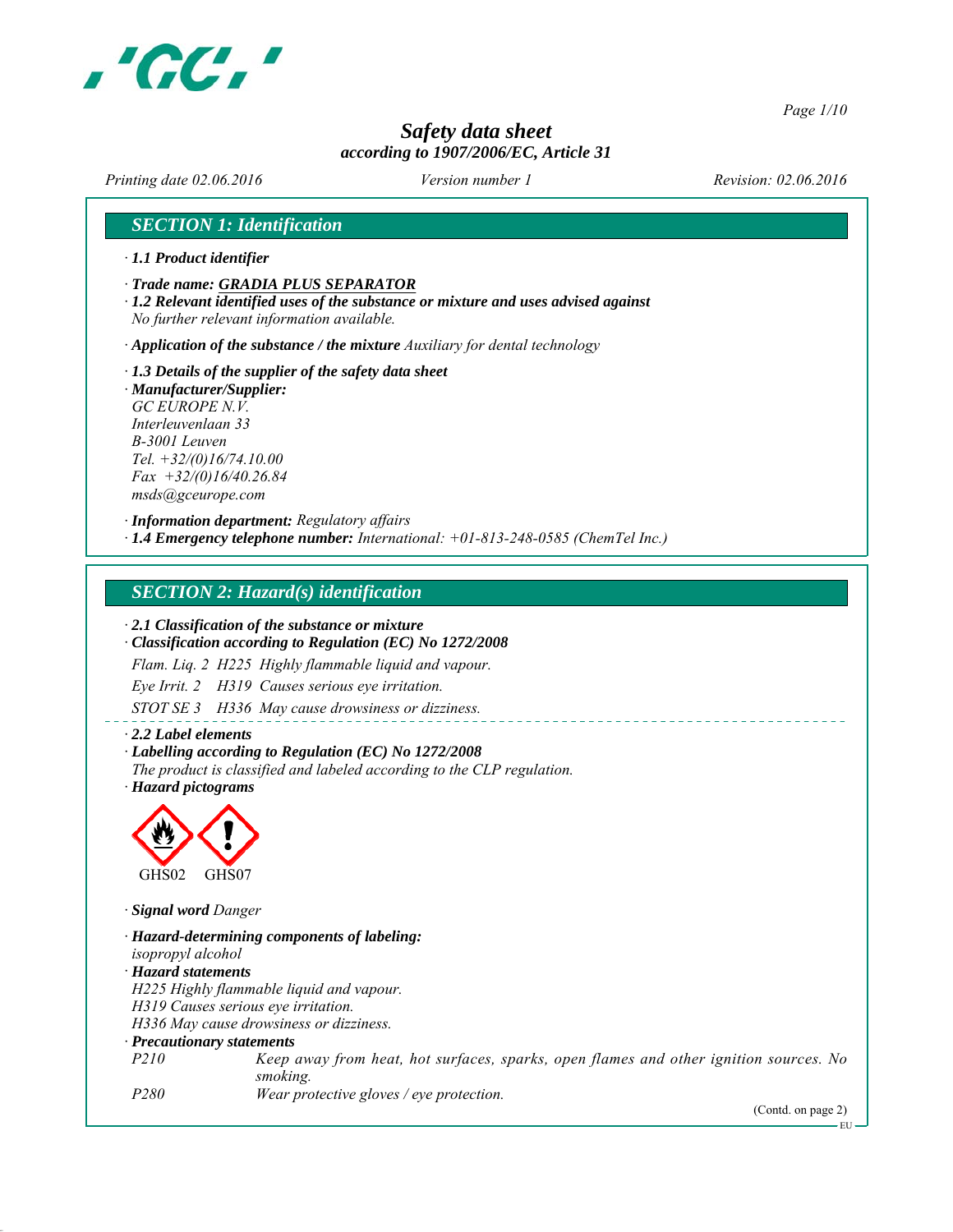*Printing date 02.06.2016 Revision: 02.06.2016 Version number 1*

#### *Trade name: GRADIA PLUS SEPARATOR*

(Contd. of page 1) *P261 Avoid breathing dust/fume/gas/mist/vapours/spray. P303+P361+P353 IF ON SKIN (or hair): Take off immediately all contaminated clothing. Rinse skin with water/ shower. P305+P351+P338 IF IN EYES: Rinse cautiously with water for several minutes. Remove contact lenses, if present and easy to do. Continue rinsing. P501 Dispose of contents/container in accordance with local/regional/national/international regulations. ∙ Additional information: 23 % of the mixture consists of component(s) of unknown toxicity. Contains 23 % of components with unknown hazards to the aquatic environment. ∙ 2.3 Other hazards ∙ Results of PBT and vPvB assessment*

*∙ PBT: Not applicable.*

# *∙ vPvB: Not applicable.*

## *SECTION 3: Composition/information on ingredients*

#### *∙ 3.2 Chemical characterization: Mixtures*

*∙ Description:*

*Only substances required to be mentioned according to Annex II of regulation 1907/2006 are listed. Information on the other substances that may be present can be obtained upon request.*

#### *∙ Dangerous components:*

*67-63-0 isopropyl alcohol Flam. Liq. 2, H225; Eye Irrit. 2, H319; STOT SE 3, H336 60-80%*

*∙ Additional information: For the wording of the listed risk phrases refer to section 16.*

# *SECTION 4: First-aid measures*

#### *∙ 4.1 Description of first aid measures*

*∙ General information:*

*Immediately remove any clothing soiled by the product.*

- *If symptoms persist consult doctor.*
- *∙ After inhalation:*

*Supply fresh air. If required, provide artificial respiration. Keep patient warm. Consult doctor if symptoms persist.*

*Take affected persons into fresh air and keep quiet.*

- *∙ After skin contact: If skin irritation continues, consult a doctor.*
- *∙ After eye contact:*

*Protect unharmed eye.*

*Rinse opened eye for several minutes under running water. Then consult a doctor.*

*∙ After swallowing:*

*Rinse out mouth and then drink plenty of water.*

*If symptoms persist consult doctor.*

*∙ 4.2 Most important symptoms and effects, both acute and delayed No further relevant information available.*

*∙ 4.3 Indication of any immediate medical attention and special treatment needed*

*No further relevant information available.*

(Contd. on page 3)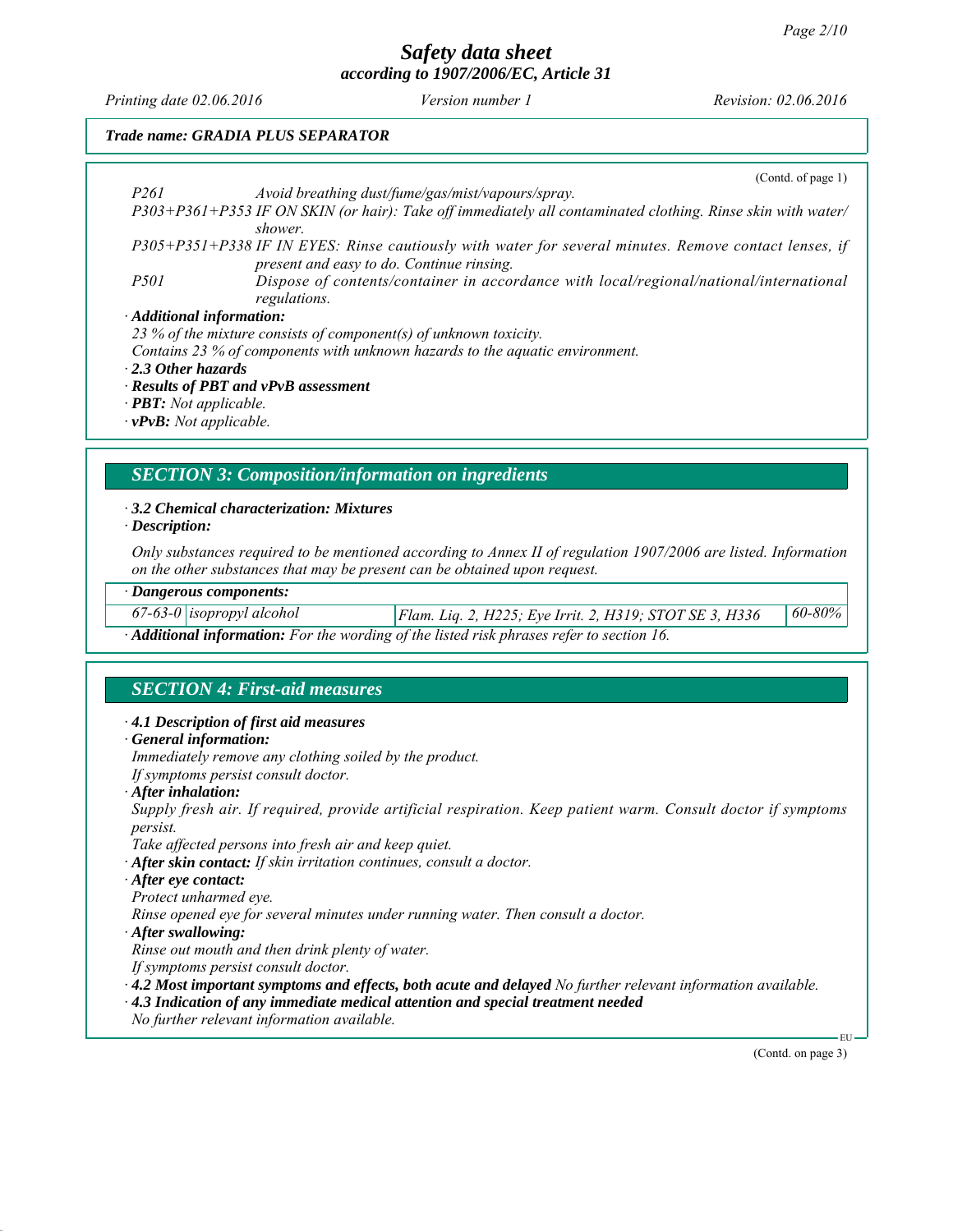*Printing date 02.06.2016 Revision: 02.06.2016 Version number 1*

#### *Trade name: GRADIA PLUS SEPARATOR*

(Contd. of page 2)

#### *SECTION 5: Fire-fighting measures*

- *∙ 5.1 Extinguishing media*
- *∙ Suitable extinguishing agents: CO2, sand, extinguishing powder. Do not use water.*
- *∙ For safety reasons unsuitable extinguishing agents: Water*
- *∙ 5.2 Special hazards arising from the substance or mixture*
- *Formation of toxic gases is possible during heating or in case of fire.*
- *∙ 5.3 Advice for firefighters*
- *∙ Protective equipment: Wear self-contained respiratory protective device.*
- *∙ Additional information*

*Dispose of fire debris and contaminated fire fighting water in accordance with official regulations.*

# *SECTION 6: Accidental release measures*

*∙ 6.1 Personal precautions, protective equipment and emergency procedures Remove persons from danger area. Keep away from ignition sources Avoid contact with the eyes and skin. Wear protective clothing. ∙ 6.2 Environmental precautions: Do not allow product to reach sewage system or any water course. Inform respective authorities in case of seepage into water course or sewage system. Do not allow to penetrate the ground/soil. In case of seepage into the ground inform responsible authorities. ∙ 6.3 Methods and material for containment and cleaning up: Ensure adequate ventilation. Absorb liquid components with liquid-binding material. Dispose of the collected material according to regulations.*

*∙ 6.4 Reference to other sections See Section 7 for information on safe handling. See Section 8 for information on personal protection equipment. See Section 13 for disposal information.*

#### *SECTION 7: Handling and storage*

*∙ 7.1 Precautions for safe handling Ensure good ventilation/exhaustion at the workplace. Prevent formation of aerosols. Avoid contact with the eyes and skin. ∙ Information about protection against explosions and fires:*

*Keep ignition sources away - Do not smoke. Protect against electrostatic charges. Do not spray on a naked flame or any incandescent material.*

*∙ 7.2 Conditions for safe storage, including any incompatibilities ∙ Storage:*

- *∙ Requirements to be met by storerooms and receptacles: Store in a cool location.*
- *Store only in unopened original receptacles.*

*∙ Information about storage in one common storage facility: Store away from foodstuffs.*

(Contd. on page 4)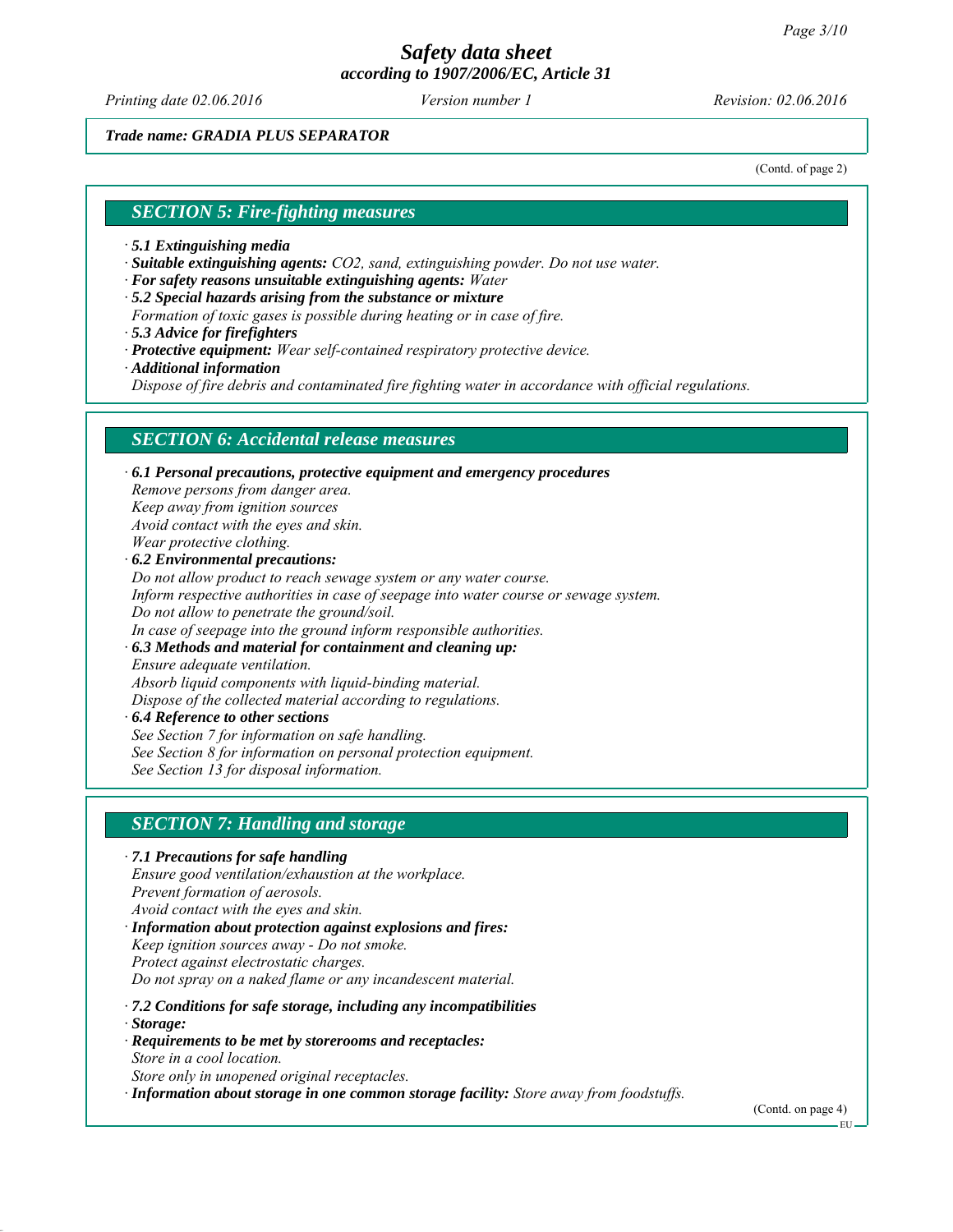*Printing date 02.06.2016 Revision: 02.06.2016 Version number 1*

#### *Trade name: GRADIA PLUS SEPARATOR*

(Contd. of page 3)

#### *∙ Further information about storage conditions:*

*Keep receptacle tightly sealed. Store in cool, dry conditions in well sealed receptacles. Protect from heat and direct sunlight. Store in a cool place.*

*∙ 7.3 Specific end use(s) No further relevant information available.*

## *SECTION 8: Exposure controls/personal protection*

*∙ Additional information about design of technical systems: No further data; see item 7.*

#### *∙ 8.1 Control parameters*

*∙ Components with limit values that require monitoring at the workplace:*

*The product does not contain any relevant quantities of materials with critical values that have to be monitored at the workplace.*

- *∙ Additional information: The lists that were valid during the creation were used as basis.*
- *∙ 8.2 Exposure controls*
- *∙ Personal protective equipment:*
- *∙ General protective and hygienic measures:*

*The usual precautionary measures for handling chemicals should be followed.*

*Avoid contact with the eyes and skin.*

*Wash hands before breaks and at the end of work.*

*Keep away from foodstuffs, beverages and feed.*

*Immediately remove all soiled and contaminated clothing.*

*∙ Breathing equipment: Suitable respiratory protective device recommended.*

*∙ Protection of hands:*



*Protective gloves*

#### *∙ Material of gloves*

*The selection of the suitable gloves does not only depend on the material, but also on further marks of quality and varies from manufacturer to manufacturer. As the product is a preparation of several substances, the resistance of the glove material can not be calculated in advance and has therefore to be checked prior to the application.*

*∙ Penetration time of glove material*

*The exact break through time has to be found out by the manufacturer of the protective gloves and has to be observed.*

*∙ Eye protection:*



*Tightly sealed goggles*

# *SECTION 9: Physical and chemical properties*

- *∙ 9.1 Information on basic physical and chemical properties*
- *∙ General Information*
- *∙ Appearance:*

*Form: Liquid*

(Contd. on page 5)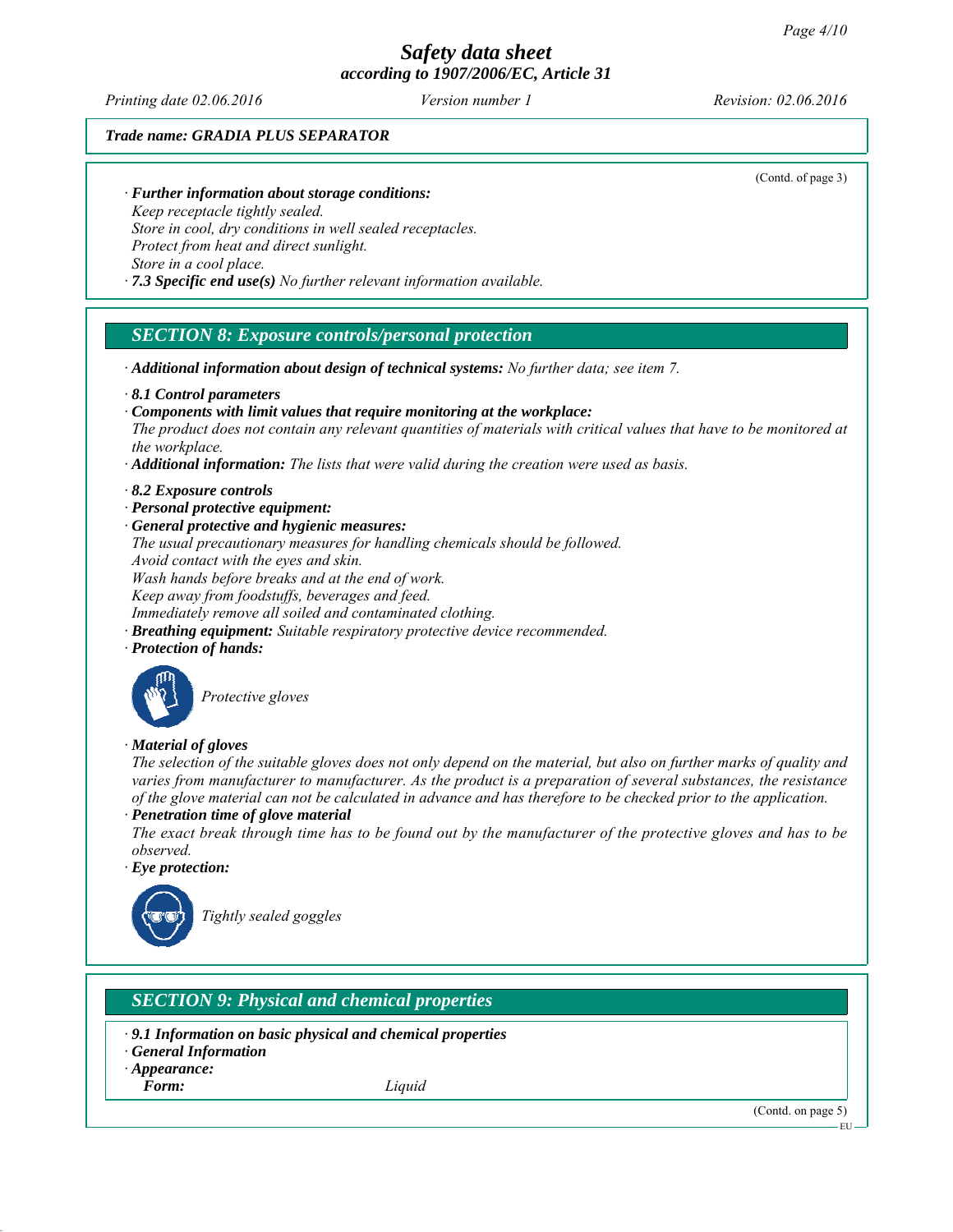*Printing date 02.06.2016 Revision: 02.06.2016 Version number 1*

#### *Trade name: GRADIA PLUS SEPARATOR*

|                                                            | (Contd. of page 4)                            |  |
|------------------------------------------------------------|-----------------------------------------------|--|
| Color:                                                     | Clear                                         |  |
| $\cdot$ Odor:                                              | Characteristic                                |  |
| · Odor threshold:                                          | Not determined.                               |  |
| $\cdot$ pH-value:                                          | Not determined.                               |  |
| Change in condition                                        |                                               |  |
| <b>Melting point/Melting range:</b>                        | Undetermined.                                 |  |
| <b>Boiling point/Boiling range:</b>                        | Undetermined.                                 |  |
| · Flash point:                                             | 13 °C                                         |  |
| · Flammability (solid, gaseous):                           | Not applicable.                               |  |
| · Ignition temperature:                                    | Undetermined.                                 |  |
| $\cdot$ Decomposition temperature:                         | Not determined.                               |  |
| · Auto igniting:                                           | Product is not selfigniting.                  |  |
| · Danger of explosion:                                     | Product does not present an explosion hazard. |  |
| $\cdot$ Explosion limits:                                  |                                               |  |
| Lower:                                                     | $2.0$ Vol $\%$                                |  |
| <b>Upper:</b>                                              | 12.0 Vol %                                    |  |
| · Vapor pressure:                                          | Not determined.                               |  |
| $\cdot$ Density:                                           | Not determined.                               |  |
| $\cdot$ Relative density                                   | Not determined.                               |  |
| · Vapor density                                            | Not determined.                               |  |
| $\cdot$ Evaporation rate                                   | Not determined.                               |  |
| Solubility in / Miscibility with                           |                                               |  |
| Water:                                                     | Insoluble.                                    |  |
| · Partition coefficient (n-octanol/water): Not determined. |                                               |  |
| · Viscosity:                                               |                                               |  |
| Dynamic:                                                   | Not determined.                               |  |
| Kinematic:                                                 | Not determined.                               |  |
| · Solvent content:                                         |                                               |  |
| Organic solvents:                                          | 77.0%                                         |  |
| $VOC$ (EC)                                                 | 770,0 g/l                                     |  |
| $\cdot$ 9.2 Other information                              | No further relevant information available.    |  |

# *SECTION 10: Stability and reactivity*

*∙ 10.1 Reactivity No further relevant information available.*

*∙ 10.2 Chemical stability*

*∙ Thermal decomposition / conditions to be avoided: No decomposition if used according to specifications.*

*∙ 10.3 Possibility of hazardous reactions No dangerous reactions known.*

*∙ 10.4 Conditions to avoid No further relevant information available.*

*∙ 10.5 Incompatible materials: No further relevant information available.*

*∙ 10.6 Hazardous decomposition products: No dangerous decomposition products known.*

(Contd. on page 6)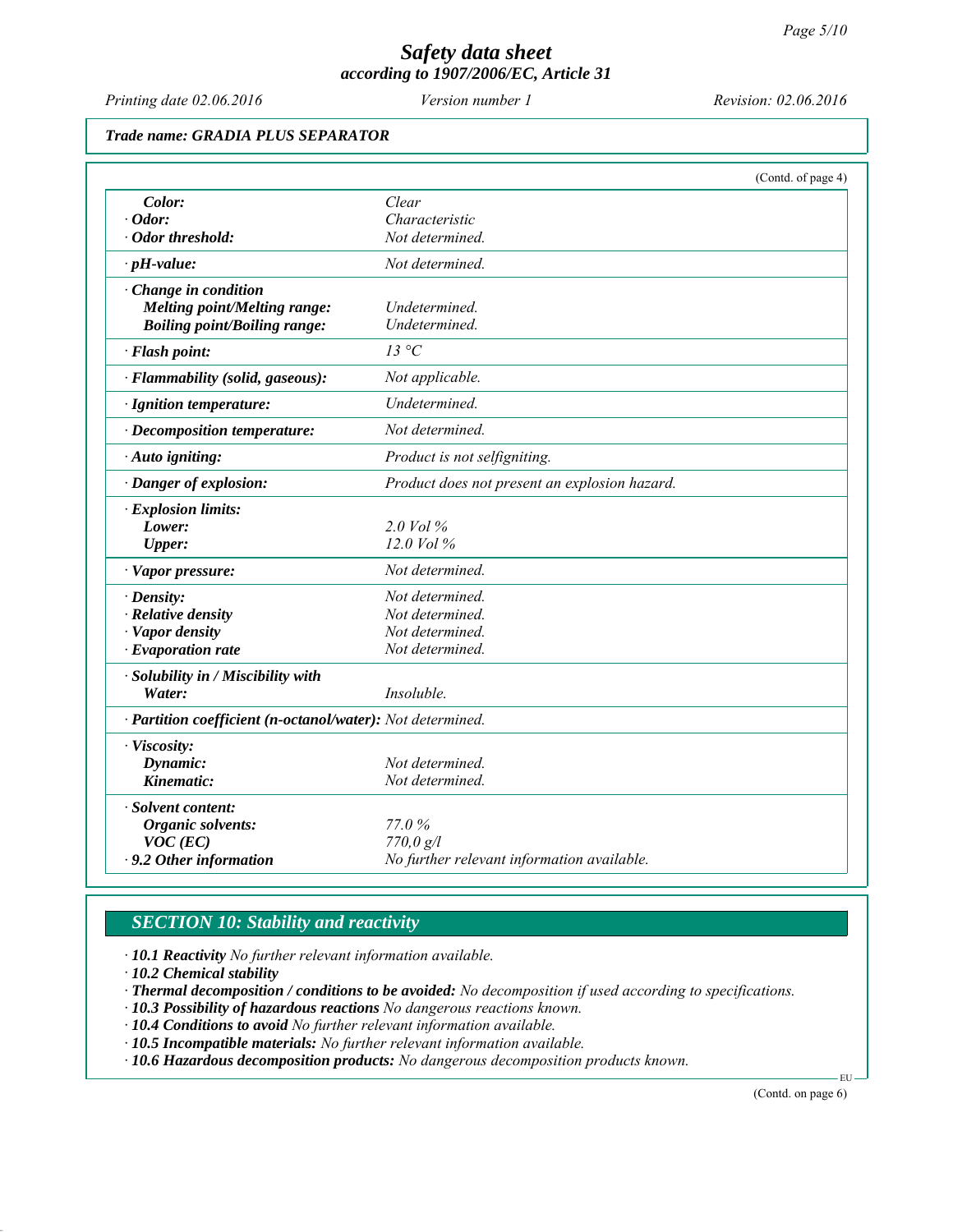*Printing date 02.06.2016 Revision: 02.06.2016 Version number 1*

*Trade name: GRADIA PLUS SEPARATOR*

(Contd. of page 5)

# *SECTION 11: Toxicological information ∙ 11.1 Information on toxicological effects ∙ Acute toxicity: Based on available data, the classification criteria are not met. ∙ LD/LC50 values that are relevant for classification: 67-63-0 isopropyl alcohol Oral LD50 4570 mg/kg (rat (f+m)) Dermal LD50 13400 mg/kg (rab) Inhalative LC50/4 h 30 mg/l (rat (f+m)) ∙ Primary irritant effect: ∙ on the skin: Based on available data, the classification criteria are not met. ∙ on the eye: Causes serious eye irritation. ∙ Sensitization: Based on available data, the classification criteria are not met. ∙ Additional toxicological information: ∙ Carcinogenic categories ∙ IARC (International Agency for Research on Cancer) 67-63-0 isopropyl alcohol 3 ∙ NTP (National Toxicology Program) None of the ingredients is listed. ∙ OSHA-Ca (Occupational Safety & Health Administration) None of the ingredients is listed. ∙ Repeated dose toxicity No further relevant information available. ∙ CMR effects (carcinogenity, mutagenicity and toxicity for reproduction) No further relevant information available. ∙ Germ cell mutagenicity Based on available data, the classification criteria are not met. ∙ Carcinogenicity Based on available data, the classification criteria are not met. ∙ Reproductive toxicity Based on available data, the classification criteria are not met. ∙ STOT-single exposure May cause drowsiness or dizziness. ∙ STOT-repeated exposure Based on available data, the classification criteria are not met. ∙ Aspiration hazard Based on available data, the classification criteria are not met. SECTION 12: Ecological information*

#### *∙ 12.1 Toxicity*

*∙ Aquatic toxicity: No further relevant information available.*

*∙ 12.2 Persistence and degradability No further relevant information available.*

*∙ 12.3 Bioaccumulative potential No further relevant information available.*

*∙ 12.4 Mobility in soil No further relevant information available.*

*∙ Additional ecological information:*

*∙ General notes:*

*Water hazard class 3 (Self-assessment): extremely hazardous for water*

*Do not allow product to reach ground water, water course or sewage system, even in small quantities. Danger to drinking water if even extremely small quantities leak into the ground.*

*∙ 12.5 Results of PBT and vPvB assessment*

*∙ PBT: Not applicable.*

*∙ vPvB: Not applicable.*

(Contd. on page 7)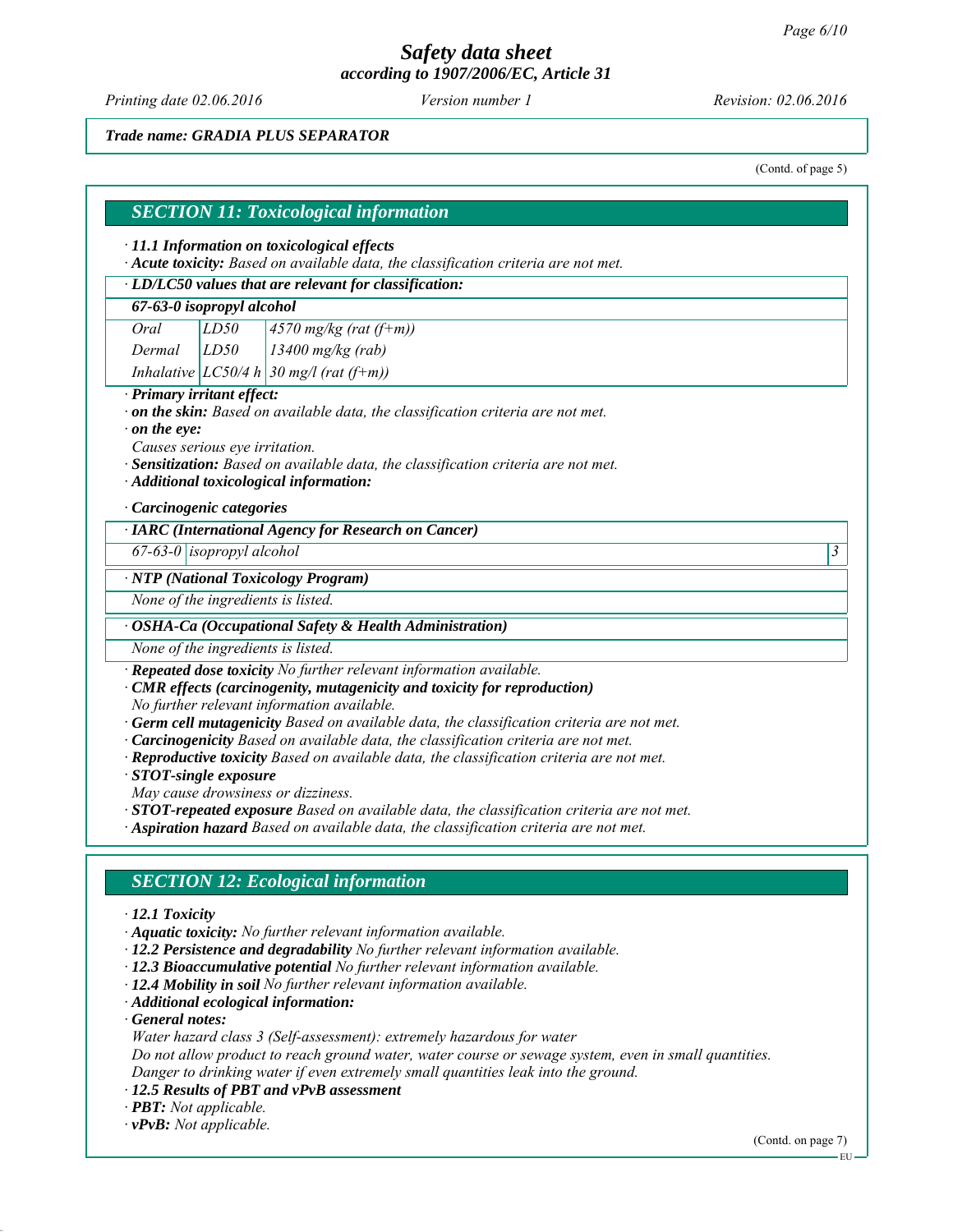*Printing date 02.06.2016 Revision: 02.06.2016 Version number 1*

(Contd. of page 6)

*Trade name: GRADIA PLUS SEPARATOR*

*∙ 12.6 Other adverse effects No further relevant information available.*

# *SECTION 13: Disposal considerations*

#### *∙ 13.1 Waste treatment methods*

*∙ Recommendation:*

*Must not be disposed of together with household garbage. Do not allow product to reach sewage system.*

*∙ European waste catalogue*

| 18 00 00   WASTES FROM HUMAN OR ANIMAL HEALTH CARE AND/OR RELATED RESEARCH (except         |
|--------------------------------------------------------------------------------------------|
| kitchen and restaurant wastes not arising from immediate health care)                      |
| 18 01 00   wastes from natal care, diagnosis, treatment or prevention of disease in humans |
| 18 01 06* chemicals consisting of or containing hazardous substances                       |

*∙ Uncleaned packagings:*

*∙ Recommendation: Disposal must be made according to official regulations.*

| $\cdot$ 14.1 UN-Number                    |                                                  |  |
|-------------------------------------------|--------------------------------------------------|--|
| ADR, IMDG, IATA                           | UN1219                                           |  |
| $\cdot$ 14.2 UN proper shipping name      |                                                  |  |
| $\cdot$ DOT                               | Isopropanol                                      |  |
| $\cdot$ ADR<br>$\cdot$ IMDG               | 1219 ISOPROPYL ALCOHOL                           |  |
| $\cdot$ IATA                              | ISOPROPYL ALCOHOL mixture<br>Isopropanol mixture |  |
|                                           |                                                  |  |
| $\cdot$ 14.3 Transport hazard class(es)   |                                                  |  |
| $\cdot$ <i>ADR</i>                        |                                                  |  |
|                                           |                                                  |  |
| · Class                                   | 3 (F1) Flammable liquids                         |  |
| $\cdot$ Label                             | $\mathfrak{Z}$                                   |  |
| $\cdot$ IMDG, IATA                        |                                                  |  |
|                                           |                                                  |  |
| · Class                                   | 3 Flammable liquids                              |  |
| $\cdot$ Label                             | 3                                                |  |
| · 14.4 Packing group                      |                                                  |  |
| ADR, IMDG, IATA                           | $I\!I$                                           |  |
| · 14.5 Environmental hazards:             |                                                  |  |
| $\cdot$ Marine pollutant:                 | N <sub>o</sub>                                   |  |
| $\cdot$ 14.6 Special precautions for user | Warning: Flammable liquids                       |  |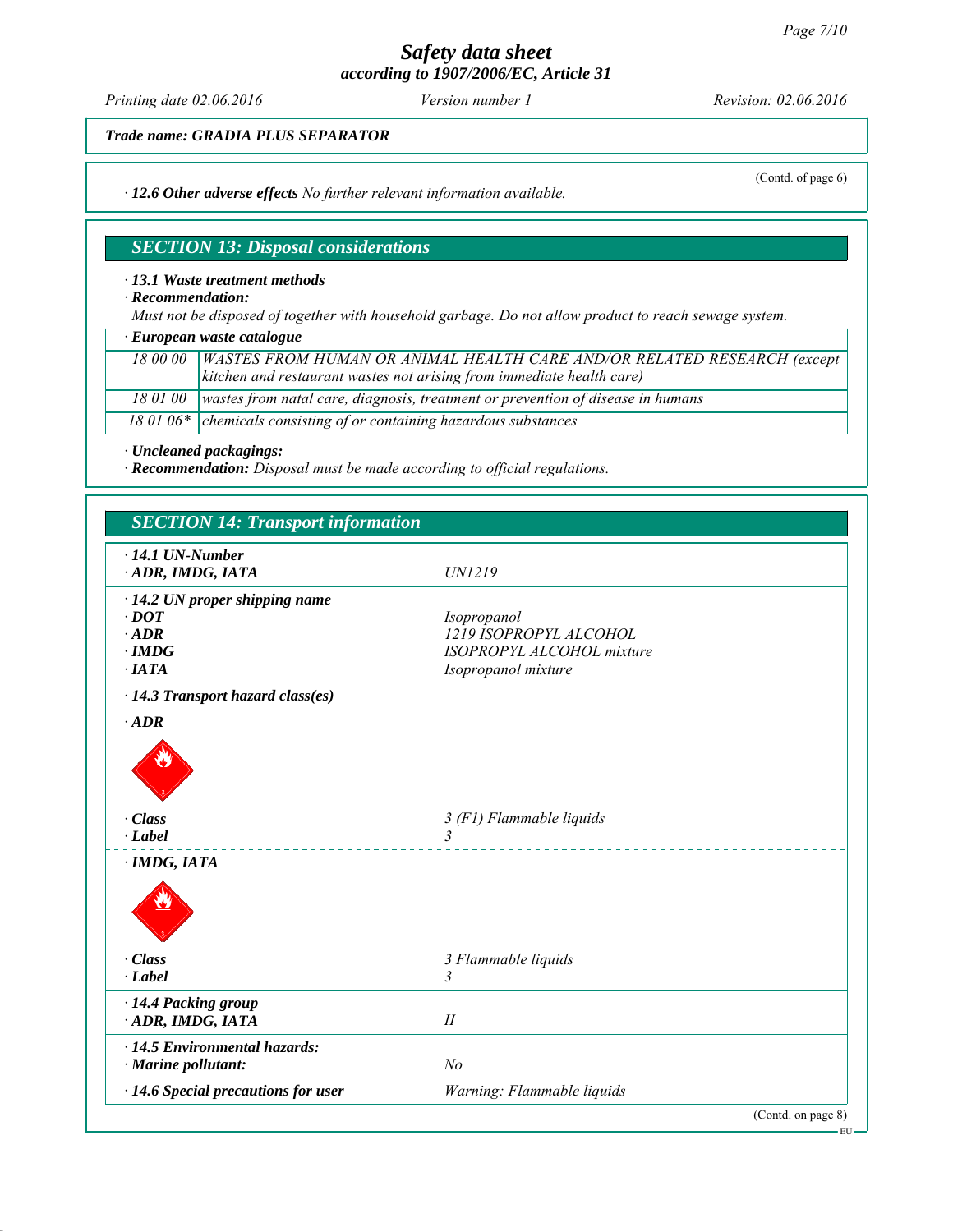*Printing date 02.06.2016 Revision: 02.06.2016 Version number 1*

#### *Trade name: GRADIA PLUS SEPARATOR*

|                                                         | (Contd. of page 7)                               |
|---------------------------------------------------------|--------------------------------------------------|
| · Danger code (Kemler):                                 | 33                                               |
| · EMS Number:                                           | $F-E$ , $S-D$                                    |
| · Stowage Category                                      | B                                                |
| $\cdot$ 14.7 Transport in bulk according to Annex II of |                                                  |
| <b>MARPOL73/78 and the IBC Code</b>                     | Not applicable.                                  |
| · Transport/Additional information:                     |                                                  |
| $\cdot$ ADR                                             |                                                  |
| $\cdot$ Limited quantities (LQ)                         | IL                                               |
| $\cdot$ Excepted quantities (EQ)                        | Code: E2                                         |
|                                                         | Maximum net quantity per inner packaging: 30 ml  |
|                                                         | Maximum net quantity per outer packaging: 500 ml |
| · Transport category                                    | 2                                                |
| · Tunnel restriction code                               | D/E                                              |
| $\cdot$ IMDG                                            |                                                  |
| $\cdot$ Limited quantities (LQ)                         | IL                                               |
| $\cdot$ Excepted quantities (EQ)                        | Code: E2                                         |
|                                                         | Maximum net quantity per inner packaging: 30 ml  |
|                                                         | Maximum net quantity per outer packaging: 500 ml |
| · UN "Model Regulation":                                | UN 1219 ISOPROPYL ALCOHOL, 3, II                 |

#### *SECTION 15: Regulatory information*

*∙ 15.1 Safety, health and environmental regulations/legislation specific for the substance or mixture ∙ Sara*

*∙ Section 355 (extremely hazardous substances):*

*None of the ingredients is listed.*

*∙ Section 313 (Specific toxic chemical listings):*

*67-63-0 isopropyl alcohol*

*∙ TSCA (Toxic Substances Control Act):*

*All ingredients are listed.*

*∙ Proposition 65*

*∙ Chemicals known to cause cancer:*

*None of the ingredients is listed.*

*∙ Chemicals known to cause reproductive toxicity for females:*

*None of the ingredients is listed.*

*∙ Chemicals known to cause reproductive toxicity for males:*

*None of the ingredients is listed.*

*∙ Chemicals known to cause developmental toxicity:*

*None of the ingredients is listed.*

*∙ Carcinogenic categories*

*∙ EPA (Environmental Protection Agency)*

*None of the ingredients is listed.*

(Contd. on page 9)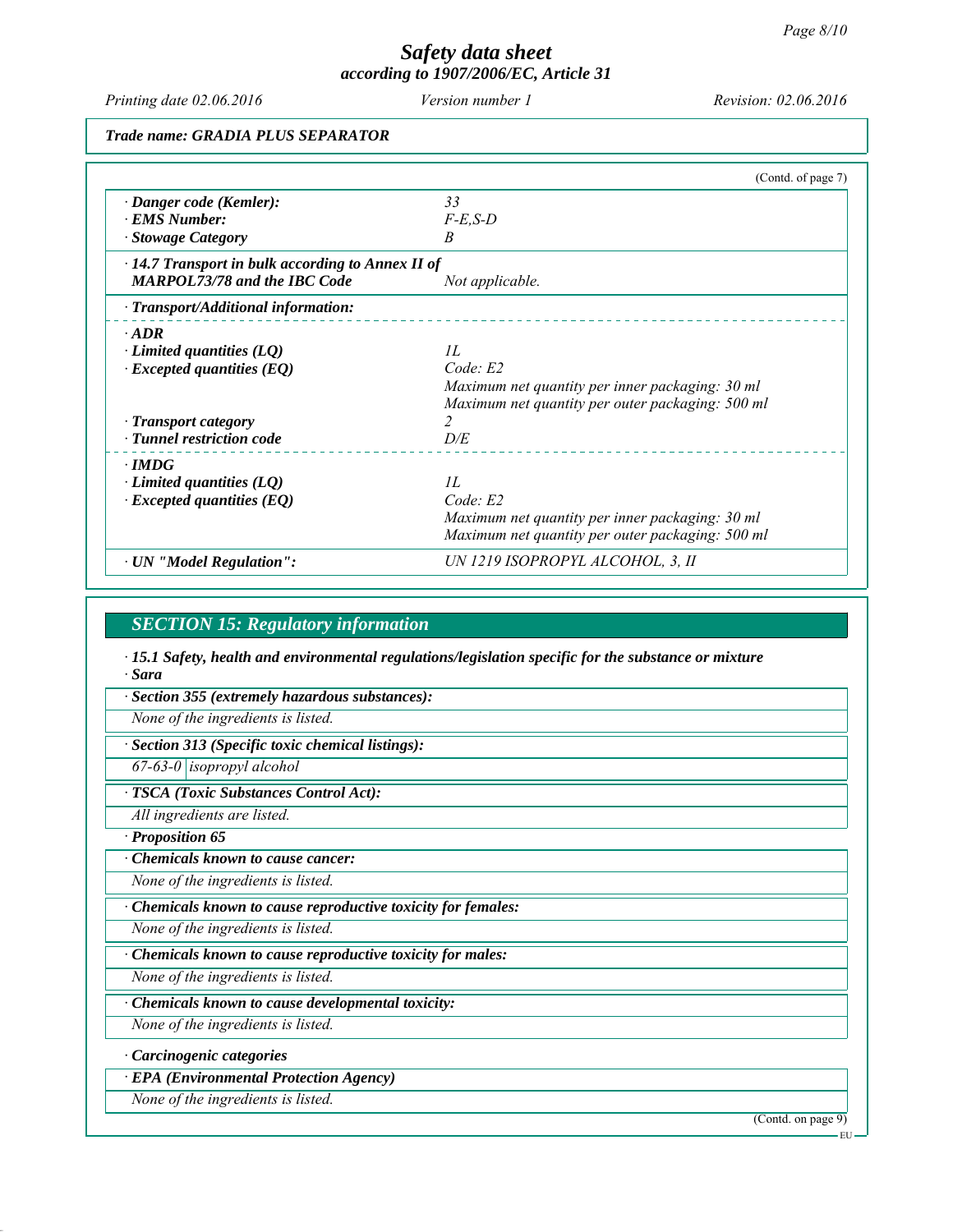# *Safety data sheet*

*according to 1907/2006/EC, Article 31*

*Printing date 02.06.2016 Revision: 02.06.2016 Version number 1*

(Contd. of page 8)

*Trade name: GRADIA PLUS SEPARATOR*

#### *∙ TLV (Threshold Limit Value established by ACGIH)*

*67-63-0 isopropyl alcohol A4*

#### *∙ MAK (German Maximum Workplace Concentration)*

*None of the ingredients is listed.*

#### *∙ NIOSH-Ca (National Institute for Occupational Safety and Health)*

*None of the ingredients is listed.*

#### *∙ Directive 2012/18/EU*

*∙ Named dangerous substances - ANNEX I None of the ingredients is listed.*

- *∙ Seveso category P5c FLAMMABLE LIQUIDS*
- *∙ Qualifying quantity (tonnes) for the application of lower-tier requirements 5,000 t*
- *∙ Qualifying quantity (tonnes) for the application of upper-tier requirements 50,000 t*
- *∙ 15.2 Chemical safety assessment: A Chemical Safety Assessment has not been carried out.*

#### *SECTION 16: Other information*

#### *∙ Relevant phrases*

*H225 Highly flammable liquid and vapour.*

- *H319 Causes serious eye irritation.*
- *H336 May cause drowsiness or dizziness.*
- *∙ Classification according to Regulation (EC) No 1272/2008 Calculation method*
- *∙ Department issuing MSDS: Regulatory affairs*
- *∙ Contact: msds@gceurope.com*

#### *∙ Abbreviations and acronyms:*

*ADR: Accord européen sur le transport des marchandises dangereuses par Route (European Agreement concerning the International Carriage of Dangerous Goods by Road)*

- *IMDG: International Maritime Code for Dangerous Goods*
- *DOT: US Department of Transportation*
- *IATA: International Air Transport Association GHS: Globally Harmonised System of Classification and Labelling of Chemicals*
- *ACGIH: American Conference of Governmental Industrial Hygienists*
- *EINECS: European Inventory of Existing Commercial Chemical Substances*
- *ELINCS: European List of Notified Chemical Substances*
- *CAS: Chemical Abstracts Service (division of the American Chemical Society)*
- *VOC: Volatile Organic Compounds (USA, EU)*
- *LC50: Lethal concentration, 50 percent*
- *LD50: Lethal dose, 50 percent*
- *PBT: Persistent, Bioaccumulative and Toxic*
- *vPvB: very Persistent and very Bioaccumulative NIOSH: National Institute for Occupational Safety*
- *OSHA: Occupational Safety & Health*
- *Flam. Liq. 2: Flammable liquids, Hazard Category 2*
- *Eye Irrit. 2: Serious eye damage/eye irritation, Hazard Category 2*
- *STOT SE 3: Specific target organ toxicity Single exposure, Hazard Category 3*
- *∙ Sources*
- *ECHA (http://echa.europa.eu/)*
- *EnviChem (www.echemportal.org)*
- *∙ \* Data compared to the previous version altered.*
- *This version replaces all previous versions.*
- *Disclaimer:*

*The information contained herein is believed to be true and accurate. However, all statements, recommendations or suggestions are made without any guarantee, representation or warranty, express or implied, on our part. Therefore, no warranty is made or to be implied that the information set out in this document is accurate or complete, and we accordingly exclude all liability in connection with the use of this information or the products referred to herein. All such risks are assumed by the purchaser/user. The information contained herein is also*

<sup>(</sup>Contd. on page 10)